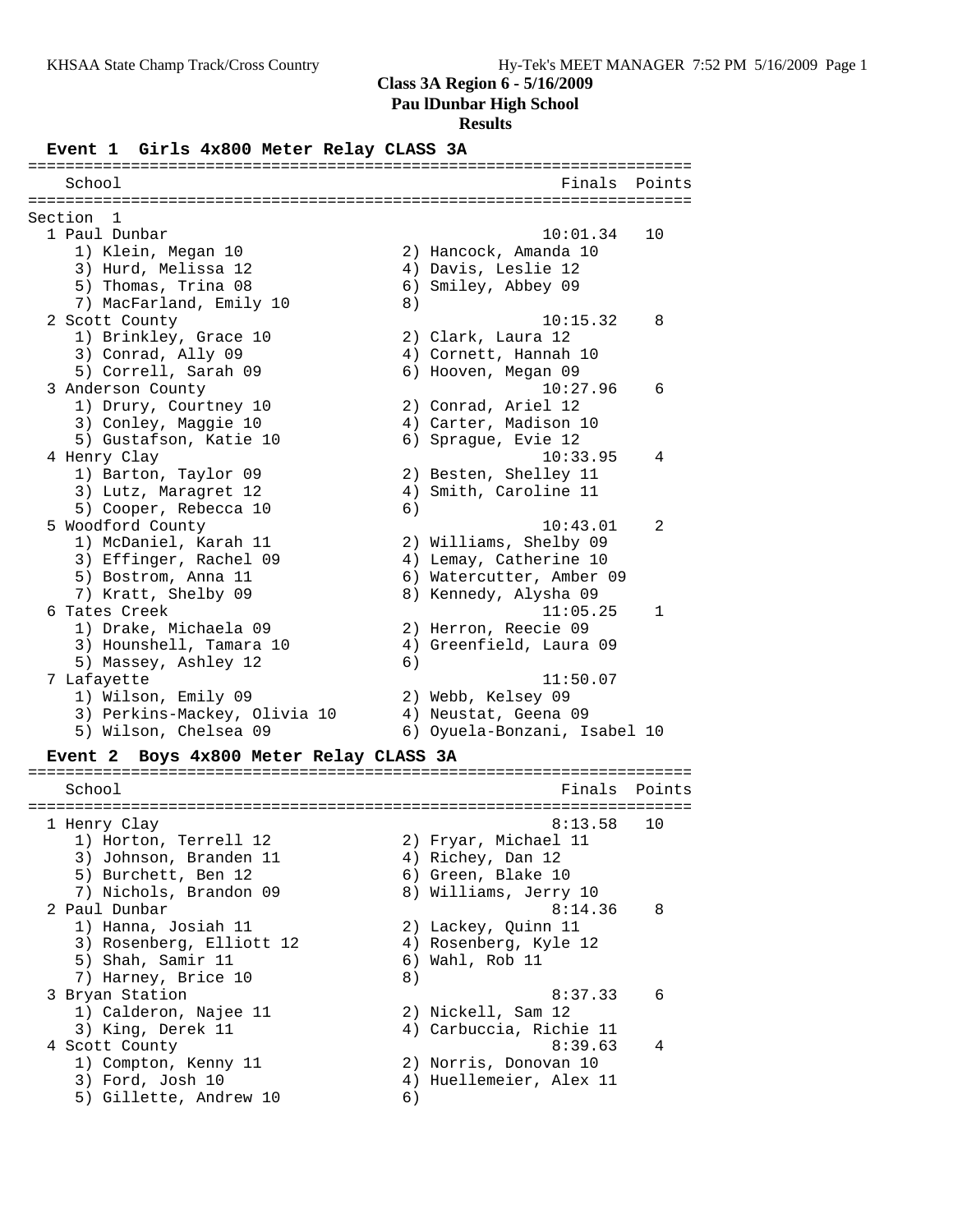### **....Event 2 Boys 4x800 Meter Relay CLASS 3A**

| 5 Lafayette            |    | $\mathfrak{D}$<br>8:45.64  |
|------------------------|----|----------------------------|
| 1) Grubb, Clark 10     |    | 2) Higginbotham, Woody 09  |
| 3) Lobo, Michael 12    |    | 4) Weaver, Jud 10          |
| 5) Napier, Seth 09     |    | 6) Campbell, Mark 10       |
| 6 Tates Creek          |    | 8:59.03<br>$\mathbf{1}$    |
| 1) Allen, Alexander 09 |    | 2) Flores, Mark 11         |
| 3) Calvert, Craig 10   |    | 4) Lyttle, Adrian 08       |
| 5) Porter, Zachary 10  |    | 6) Garcia, Cody 11         |
| 7) Honaker, Grant 09   |    | 8) Etling-Turner, Devin 11 |
| 7 Woodford County      |    | 9:05.14                    |
| 1) Kuntz, Jacob 12     |    | 2) Greathouse, Eddie 11    |
| 3) Hall, Bryant 11     |    | 4) Rittenhouse, Brent 12   |
| 5) Riddle, Ryan 12     |    | 6) McKee, Sean 09          |
| 7) Rathbone, Ben 09    |    | 8) Roberts, Benjamin 12    |
| 8 Anderson County      |    | 9:26.47                    |
| 1) Williams, Keifer 09 |    | 2) Spraque, Matt 09        |
| 3) Barnes, Jayson 10   |    | 4) Dilow, Austin 09        |
| 5) Beasmore, Nick 10   |    | 6) Howard, Cody 11         |
| 7) Trarter, Wyatt 11   | 8) |                            |

### **Event 3 Girls 100 Meter Hurdles CLASS 3A**

| Name                                                                       | Year School                                                                 | Finals Points                    |                |
|----------------------------------------------------------------------------|-----------------------------------------------------------------------------|----------------------------------|----------------|
| 1 Huynh, Kim<br>2 Bufford, Cassie<br>3 Hiers, Cordelia<br>4 Thomas, Callie | 12 Henry Clay<br>09 Paul Dunbar<br>09 Woodford County<br>12 Woodford County | 19.07<br>19.44<br>20.06<br>22.45 |                |
| Section 2                                                                  |                                                                             |                                  |                |
| 1 Williams, Nealy                                                          | 11 Bryan Station                                                            | 15.40                            | 10             |
| 2 Franklin, Jassmine                                                       | 11 Tates Creek                                                              | 16.27                            | 8              |
| 3 Russell, Shavon                                                          | 10 Anderson County                                                          | 17.47                            | 6              |
| 4 Fultz, Ariel                                                             | 12 Scott County                                                             | 17.74                            | 4              |
| 5 Stevenson, Jailyn                                                        | 9 Bryan Station                                                             | 18.65                            | $\mathfrak{D}$ |
| 6 Davis, Riki                                                              | 12 Paul Dunbar                                                              | 18.66                            | 1              |
| 7 Petersen, Dani                                                           | 10 Henry Clay                                                               | 19.12                            |                |
| 8 Shelton, Sabrina                                                         | 10 Anderson County                                                          | 24.56                            |                |
|                                                                            |                                                                             |                                  |                |

#### **Event 4 Boys 110 Meter Hurdles CLASS 3A** =======================================================================

| Name                 | Year School        | Finals Points |                |
|----------------------|--------------------|---------------|----------------|
| Section 1            |                    |               |                |
| 1 Evans, Nick        | 10 Henry Clay      | 19.06         |                |
| 2 Cross, Ethan       | 09 Paul Dunbar     | 20.57         |                |
| Section 2            |                    |               |                |
| 1 Norris, Dominique  | 10 Scott County    | 16.30         | 10             |
| 2 Miller, Tim        | 10 Scott County    | 16.32         | - 8            |
| 3 Livingston, George | 11 Bryan Station   | 16.82         | 6              |
| 4 Brashear, Hunter   | 09 Henry Clay      | 17.20         | $\overline{4}$ |
| 5 Mueller, Evan      | 11 Bryan Station   | 17.62         | 2              |
| 6 Fint, Thomas       | 12 Anderson County | 18.83         | 1              |
| 7 Rogers, Lawrence   | 10 Paul Dunbar     | 19.28         |                |
| 8 Robinson, Dylan    | 10 Anderson County | 20.53         |                |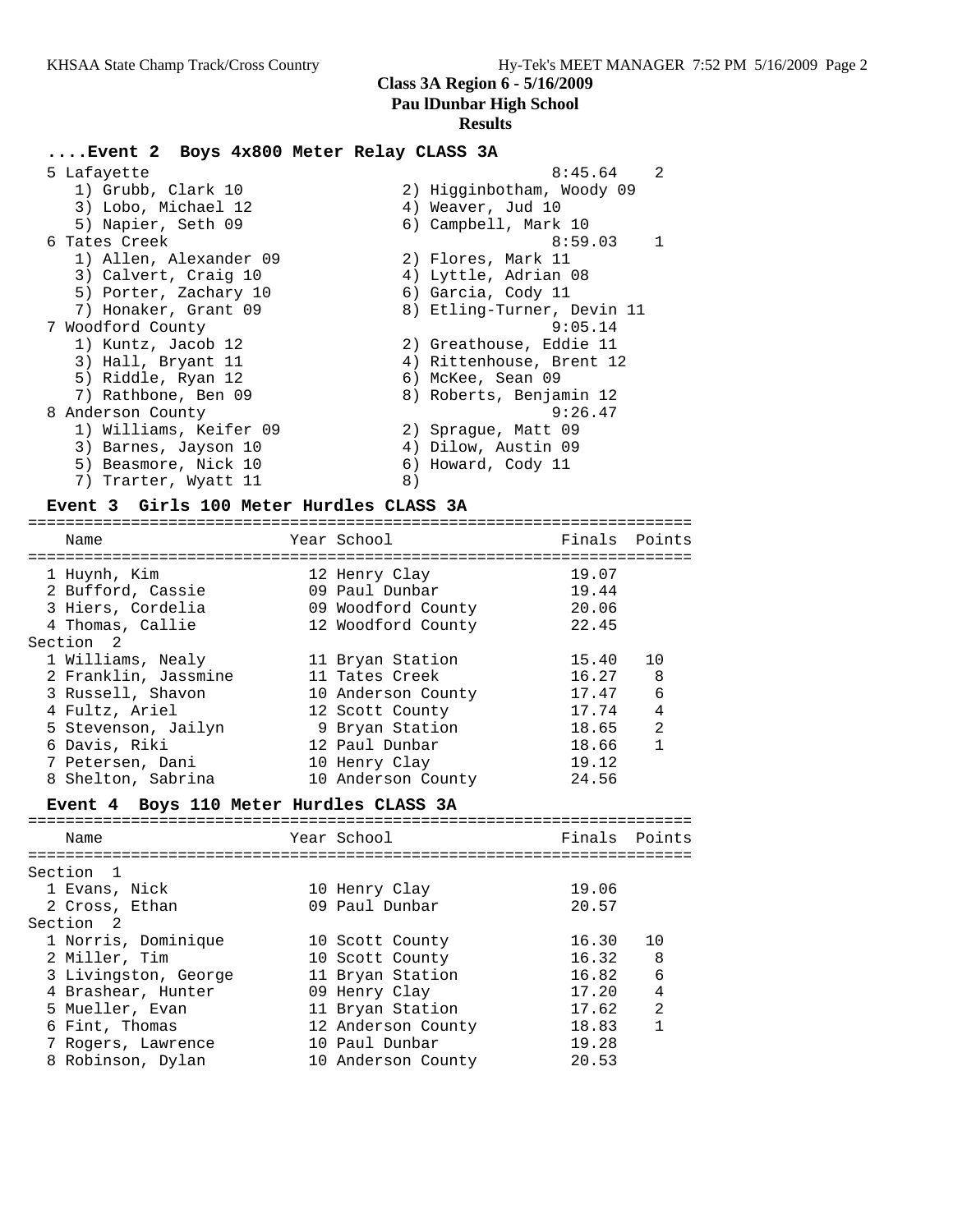# **Results**

| Event 5 Girls 100 Meter Dash CLASS 3A    |                    |                   |                         |                |
|------------------------------------------|--------------------|-------------------|-------------------------|----------------|
| Name                                     | Year School        |                   |                         | Finals Points  |
| Section 1                                |                    |                   |                         |                |
| 1 Case, Kristin                          | 10 Lafayette       |                   | 14.21                   |                |
| 2 Hendersen, De'Shaw                     | 12 Bryan Station   |                   | 14.28                   |                |
| 3 Smith, Quatrice                        | 09 Woodford County |                   | 14.34                   |                |
| 4 Cole, Brittany                         | 11 Anderson County |                   | 14.99                   |                |
| Section 2                                |                    |                   |                         |                |
| 1 Pipkin, Tamyah                         | 10 Tates Creek     |                   | 12.71                   | 10             |
| 2 Davis, Riki                            | 12 Paul Dunbar     |                   | 13.00                   | 8              |
| 3 Clay, Aleysa                           | 08 Scott County    |                   | 13.22                   | 6              |
| 4 Cobb, Taylor                           | 10 Woodford County |                   | 13.25                   | 4              |
| 5 Raglin, Indya                          | 09 Paul Dunbar     |                   | 13.30                   | 2              |
| 6 Thornton, Ashley                       | 11 Lafayette       |                   | 13.30                   | $\mathbf{1}$   |
| 7 McKee, Breonna                         | 11 Scott County    |                   | 13.49                   |                |
| 8 LaPrelle, Alexis                       | 09 Henry Clay      |                   | 13.69                   |                |
|                                          |                    |                   |                         |                |
| Event 6 Boys 100 Meter Dash CLASS 3A     |                    |                   |                         |                |
| Name                                     | Year School        |                   |                         | Finals Points  |
|                                          |                    |                   |                         |                |
| Section 1                                |                    |                   |                         |                |
| 1 Mason, Ben                             | 12 Lafayette       |                   | 11.28                   | 6              |
| 2 Brooks, Bo                             | 10 Henry Clay      |                   | 11.81                   |                |
| 3 Cunningham, Marcus                     | 12 Anderson County |                   | 12.08                   |                |
| 4 Daniel, Mason                          | 12 Woodford County |                   | 12.93                   |                |
| 5 Marshall, John-Tajh                    | 12 Woodford County |                   | 13.81                   |                |
| Section 2                                |                    |                   |                         |                |
| 1 Suter, Desmond                         | 12 Bryan Station   |                   | 11.10                   | 10             |
| 2 Mitchell, Chaz                         | 11 Bryan Station   |                   | 11.10                   | 8              |
| 3 Dixon, Cody                            | 12 Anderson County |                   | 11.37                   | 4              |
| 4 Diliberto, Johnathan                   | 11 Tates Creek     |                   | 11.46                   | $\overline{a}$ |
| 5 Boggs, Damon                           | 11 Tates Creek     |                   | 11.69                   | $\mathbf{1}$   |
| 6 Mays, Martaveous                       | 12 Paul Dunbar     |                   | 11.99                   |                |
| 7 Montoya, Chris                         | 10 Scott County    |                   | 12.01                   |                |
| 8 Douglas, Chris                         | 12 Paul Dunbar     |                   | 13.35                   |                |
| Event 7 Girls 4x200 Meter Relay CLASS 3A |                    |                   |                         |                |
| School                                   |                    |                   |                         | Finals Points  |
|                                          |                    |                   |                         |                |
| Section<br>- 1                           |                    |                   |                         |                |
| 1 Paul Dunbar                            |                    |                   | 1:47.55                 | 10             |
| 1) Rowe, Ebony 11                        |                    |                   | 2) Haney, Courtney 11   |                |
| 3) Mohammed, Kierra 08                   |                    | 4) Crump, Toni 10 |                         |                |
| 5) Davis, Riki 12                        |                    |                   | 6) Marnitz, Shelby 11   |                |
| 7) Raglin, Indya 09                      |                    |                   | 8) Smith, Kennye 11     |                |
| 2 Tates Creek                            |                    |                   | 1:48.27                 | 8              |
| 1) Franklin, Jassmine 11                 |                    |                   | 2) Lindsey, Brittany 11 |                |
| 3) Pipkin, Tamyah 10                     |                    |                   | 4) Wells, Keyiyah 10    |                |
| 5) Tichenor, Michelle 09                 |                    |                   | 6) Druggan, Natasha 12  |                |
| 3 Lafayette                              |                    |                   | 1:50.00                 | 6              |
| 1) Thornton, Ashley 11                   |                    |                   | 2) Yufeh, Kelly 11      |                |
| 3) Smith, Jasmyn 10                      |                    |                   | 4) Davis, Rebecca 12    |                |
| 5) Case, Kristin 10                      |                    | 6) Polk, Lisa 10  |                         |                |
|                                          |                    |                   |                         |                |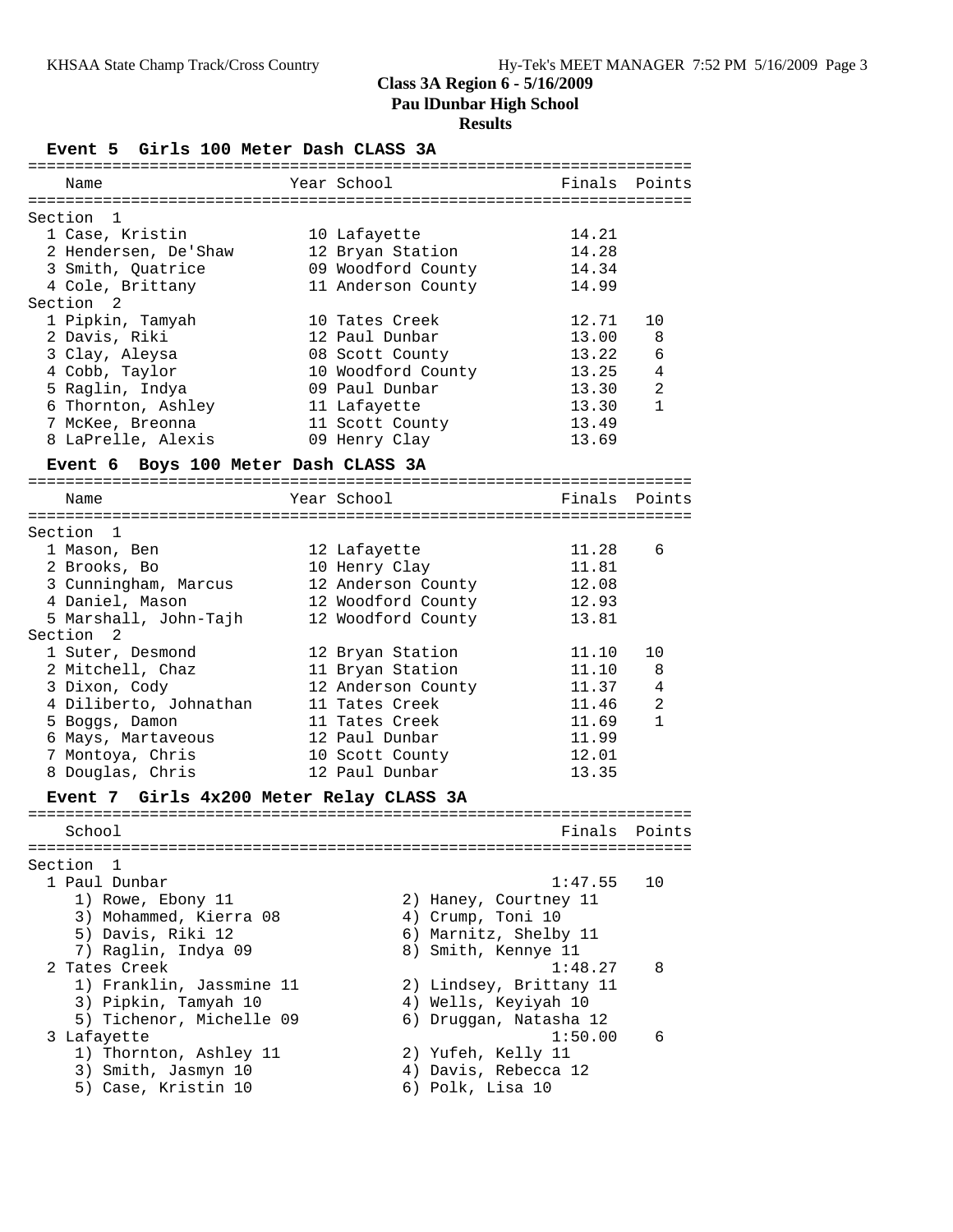### **Results**

#### **....Event 7 Girls 4x200 Meter Relay CLASS 3A**

| 4 Henry Clay                | $\overline{4}$<br>1:50.07 |  |
|-----------------------------|---------------------------|--|
| 1) Blair, Gentel 09         | 2) LaPrelle, Alexis 09    |  |
| 3) Lindsay, Jasmine 11      | 4) Suter, Tameisha 11     |  |
| 5) Barton, Taylor 09        | 6)                        |  |
| 5 Woodford County           | 1:52.82<br>$\overline{2}$ |  |
| 1) Hickey, Stasha 09        | 2) Cobb, Taylor 10        |  |
| 3) Ledford, Anna 09         | 4) Pierce, Brianna 09     |  |
| 5) Pendleton, Anne Haley 09 | 6) Kratt, Shelby 09       |  |
| 7) Smith, Ouatrice 09       | 8) Williams, Shelby 09    |  |
| 6 Anderson County           | 1:53.71                   |  |
| 1) Russell, Shavon 10       | 2) Melanson, Megan 12     |  |
| 3) Wilhite, Adrian 08       | 4) Carter, Madison 10     |  |
| 5) Shelton, Sabrina 10      | 6) Barnett, Sierra 08     |  |
| 7) Cole, Brittany 11        | 8)                        |  |
| 7 Scott County              | 1:55.72                   |  |
| 1) Griskell, Chanteliese 10 | 2) Fultz, Ariel 12        |  |
| 3) Sullivan, Maiya 09       | 4) Wynn, Tiara 11         |  |
| 5) Harris, Andrea 09        | 6) Jackson, Shauntea 10   |  |
| 7) Clay, Aleysa 08          | 8)                        |  |

=======================================================================

#### **Event 8 Boys 4x200 Meter Relay CLASS 3A**

School Finals Points ======================================================================= 1 Henry Clay 1:30.32 10 1) Hellard, James 11 2) Green, Blake 10 3) Williams, Jerry 10 4) Nichols, Brandon 09 5) Robinson, Dorian 09 6) Suter, Richard 09 7) Coofer, Shannon 11 8) Johnson, Branden 11 2 Tates Creek 1:34.01 8 1) Boggs, Damon 11 2) Diliberto, Johnathan 11 3) Bassoni, Joshua 10 4) Etling-Turner, Devin 11 5) Brank, Deontae 11 (6) James, Rozell 12 3 Scott County 1:36.38 6 1) Allen, Isaac 10 2) Griskell, Alex 11 3) Montoya, Chris 10 4) Sandoval, Anthony 12 5) Sears, Blake 11 6) Asbury, RJ 10 7) Franklin, Trey 09 8) Smith, Brad 09 4 Paul Dunbar 1:37.68 4 1) Hanna, Josiah 11 2) Pressley, Myles 09 3) Gettler, Brian 12 (4) Shaw, Dustin 12 5) Mays, Martaveous 12 6) Douglas, Chris 12 7) Johnson, Lamont 10  $\hskip 1.5cm 8)$  Henning, Brian 12 5 Anderson County 1:37.77 2 1) Cunningham, Marcus 12 2) Misheff, Chris 10 3) Barnes, Jayson 10 4) Brooks, Rashad 10 5) Joseph, Ben 12 6) Sloan, Jordan 11 7) Dixon, Cody 12 8) 6 Woodford County 1:40.52 1 1) Campbell, Brandon 09 2) Carney, James 11 3) Watercutter, Randy 11 4) Campbell, Derek 09 5) Daniel, Mason 12 6) Huster, Eric 10 7) Roberts, Benjamin 12 8) Elder, Derrick 10 -- Bryan Station DQ Exchange Zone Violat 1) Suter, Desmond 12 2) Arnett, Josh 10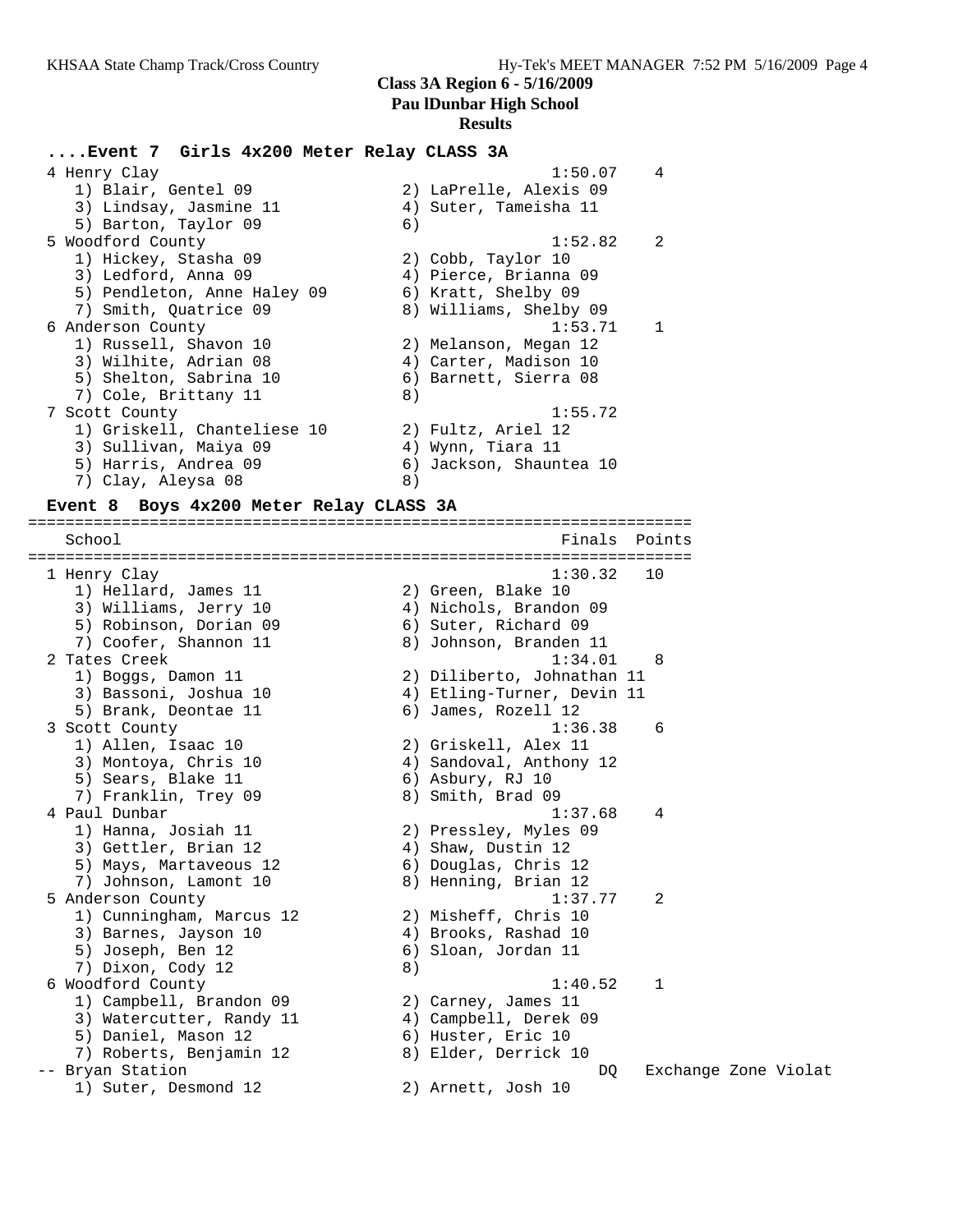### **Results**

### **....Event 8 Boys 4x200 Meter Relay CLASS 3A**

| 3) Mitchell, Chaz 11  | 4) McCaden, Tevin 11  |
|-----------------------|-----------------------|
| 5) Calderon, Najee 11 | 6) Richards, Donte 10 |
| 7) Wilson, Travis 11  | 8) Walker, Reshawn 11 |

#### **Event 9 Girls 1600 Meter Run CLASS 3A**

| Name                                                                                                                                                                                                                        | Year School                                                                                                                                                                                                          | Finals Points                                                                                                         |                                                                  |
|-----------------------------------------------------------------------------------------------------------------------------------------------------------------------------------------------------------------------------|----------------------------------------------------------------------------------------------------------------------------------------------------------------------------------------------------------------------|-----------------------------------------------------------------------------------------------------------------------|------------------------------------------------------------------|
| 1 Klein, Megan<br>2 Bostrom, Anna<br>3 Smith, Caroline<br>4 Hancock, Amanda<br>5 Conrad, Ally<br>6 Troxler, Savannah<br>7 Correll, Sarah<br>8 Conley, Maggie<br>9 Lemay, Catherine<br>10 Conrad, Ariel<br>11 Lutz, Maragret | 10 Paul Dunbar<br>11 Woodford County<br>11 Henry Clay<br>10 Paul Dunbar<br>09 Scott County<br>09 Bryan Station<br>09 Scott County<br>10 Anderson County<br>10 Woodford County<br>12 Anderson County<br>12 Henry Clay | 5:14.19<br>5:14.55<br>5:27.17<br>5:31.08<br>5:52.11<br>5:54.05<br>6:04.59<br>6:08.58<br>6:15.30<br>6:17.77<br>6:27.10 | 10<br>8<br>6<br>$\overline{4}$<br>$\mathfrak{D}$<br>$\mathbf{1}$ |
| 12 Wilson, Emily                                                                                                                                                                                                            | 09 Lafayette                                                                                                                                                                                                         | 6:54.09                                                                                                               |                                                                  |

# **Event 10 Boys 1600 Meter Run CLASS 3A**

| Name                  | Year School        | Finals Points |                |
|-----------------------|--------------------|---------------|----------------|
| 1 Richey, Dan         | 12 Henry Clay      | 4:35.35       | 10             |
| 2 Rosenberg, Elliott  | 12 Paul Dunbar     | 4:39.29       | - 8            |
| 3 Wahl, Rob           | 11 Paul Dunbar     | 4:40.57       | 6              |
| 4 Weaver, Jud         | 10 Lafayette       | 4:57.18       | $\overline{4}$ |
| 5 Higginbotham, Woody | 09 Lafayette       | 4:58.98       | $\mathfrak{D}$ |
| 6 Gross, Chris        | 09 Henry Clay      | 4:59.59       | 1              |
| 7 Reihmer, Samuel     | 11 Scott County    | 4:59.85       |                |
| 8 Mueller, Evan       | 11 Bryan Station   | 5:06.08       |                |
| 9 Dilow, Austin       | 09 Anderson County | 5:07.71       |                |
| 10 Calvert, Craig     | 10 Tates Creek     | 5:08.31       |                |
| 11 Williams, Keifer   | 09 Anderson County | 5:13.95       |                |
| 12 Squires, Jacob     | 09 Woodford County | 5:16.97       |                |
|                       |                    |               |                |

# **Event 11 Girls 4x100 Meter Relay CLASS 3A**

| School                             | Finals Points                   |     |
|------------------------------------|---------------------------------|-----|
| 1 Paul Dunbar<br>1) Davis, Riki 12 | 50.67 10<br>2) Raglin, Indya 09 |     |
| 3) Marnitz, Shelby 11              | 4) Haney, Courtney 11           |     |
| 5) Crump, Toni 10                  | 6) Johnson, Alexis 09           |     |
| 2 Scott County                     | 51.72                           | 8   |
| 1) Clay, Aleysa 08                 | 2) Jackson, Shauntea 10         |     |
| 3) McKee, Breonna 11               | 4) Sullivan, Maiya 09           |     |
| 5) Griskell, Chanteliese 10        | 6) Harris, Andrea 09            |     |
| 7) Lucas, Jensen 09                | 8) Harris, Christiana 09        |     |
| 3 Lafayette                        | 52.09                           | - 6 |
| 1) Thornton, Ashley 11             | 2) Yufeh, Kelly 11              |     |
| 3) Smith, Jasmyn 10                | 4) Davis, Rebecca 12            |     |
| 5) Case, Kristin 10                | 6) Oyuela-Bonzani, Isabel 10    |     |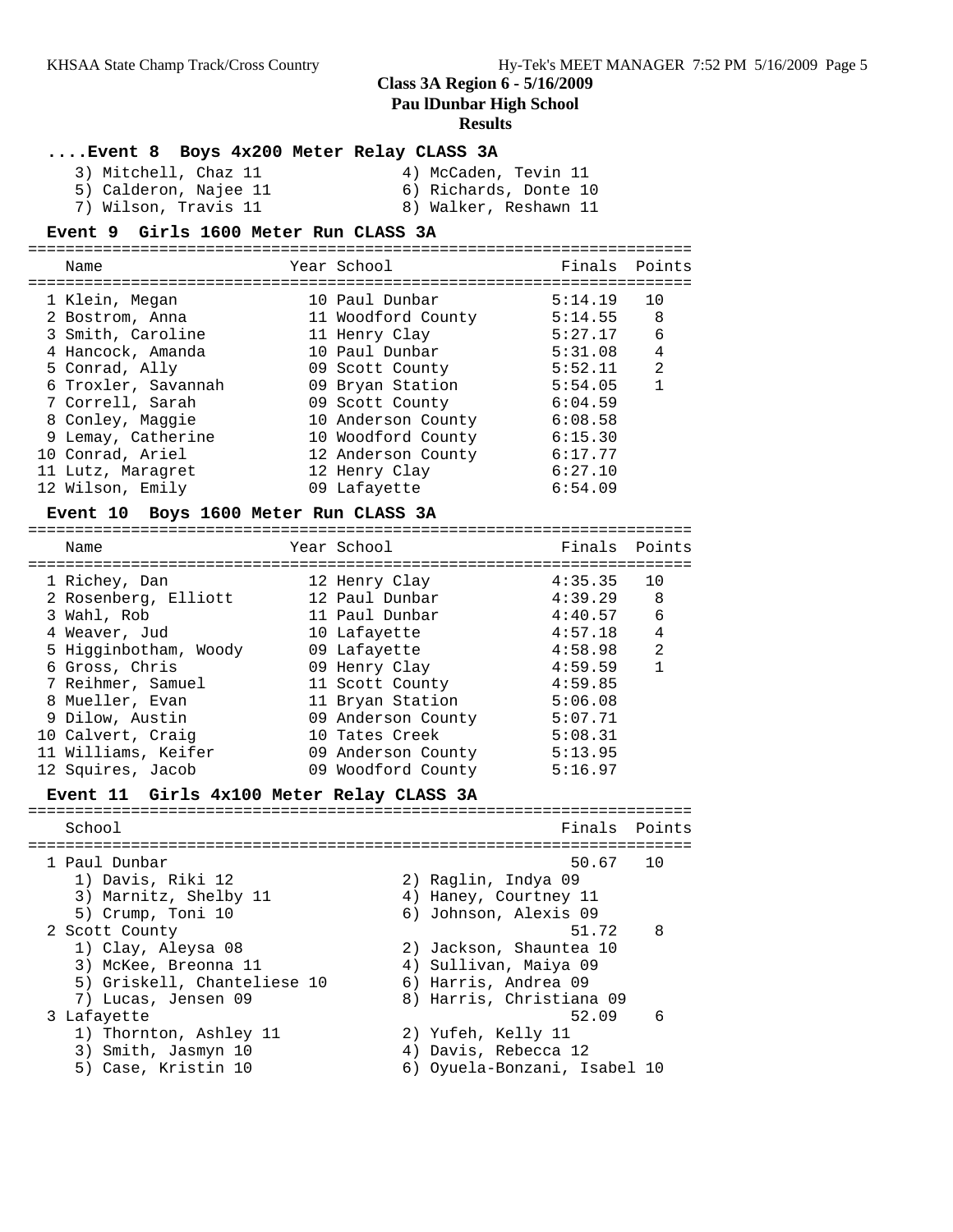#### **....Event 11 Girls 4x100 Meter Relay CLASS 3A**

4 Henry Clay 62.66 4 1) Barton, Taylor 09 2) LaPrelle, Alexis 09 3) Lindsay, Jasmine 11 4) Suter, Tameisha 11 5) Blair, Gentel 09 (6) 5 Woodford County 52.67 2 1) Pendleton, Anne Haley 09 2) Cobb, Taylor 10 3) Hickey, Stasha 09 4) Pierce, Brianna 09 5) Ledford, Anna 09 6) Smith, Quatrice 09 7) Kratt, Shelby 09 8) Hiers, Cordelia 09 6 Tates Creek 54.80 1 1) Franklin, Jassmine 11 2) Wells, Keyiyah 10 3) Pipkin, Tamyah 10 4) Tichenor, Michelle 09 5) Lindsey, Brittany 11 (6) 7 Anderson County 55.99 1) Russell, Shavon 10 2) Melanson, Megan 12 3) Cole, Brittany 11  $\qquad \qquad \qquad$  4) Wilhite, Adrian 08 5) Barnett, Sierra 08 (6) Conrad, Ariel 12 7) Carter, Madison 10 8)

#### **Event 12 Boys 4x100 Meter Relay CLASS 3A**

======================================================================= School **Finals Points** ======================================================================= 1 Bryan Station 43.21 10 1) Richards, Donte 10 2) McCaden, Tevin 11 3) Suter, Desmond 12 (4) Mitchell, Chaz 11 5) Wilson, Travis 11 (6) Knighten, Gabe 09 7) Green, Colby 09 8) Thomas, Devin 09 2 Tates Creek 44.68 8 1) Brank, Deontae 11 and 2) Boggs, Damon 11 3) Diliberto, Johnathan 11 (4) Kadel, Jacob 11 5) Bassoni, Joshua 10  $\qquad \qquad$  6) James, Rozell 12 3 Paul Dunbar 45.44 6 1) Gettler, Brian 12 2) Pressley, Myles 09 3) Henning, Brian 12 4) Mays, Martaveous 12 5) Douglas, Chris 12 (6) Shaw, Dustin 12 7) Wood, Tyler 10 8) 4 Scott County 46.18 4 1) Allen, Isaac 10 2) Montoya, Chris 10 3) Sandoval, Anthony 12 (4) Asbury, RJ 10 5) Sears, Blake 11 (6) Griskell, Alex 11 7) Franklin, Trey 09 8) Toy, Nathan 10 5 Anderson County 47.27 2 1) Misheff, Chris 10 2) Brooks, Rashad 10 3) Barnes, Jayson 10 (4) Dixon, Cody 12 5) Cunningham, Eric 09 (6) Dean, Shea 10 7) Robinson, Dylan 10 8) 6 Woodford County 50.65 1 1) Daniel, Mason 12 2) Marshall, John-Tajh 12 3) Huster, Eric 10 (4) Green, Nick 11 5) Watercutter, Randy 11 (6) Huster, Daniel 12 7) Elder, Derrick 10 8) Campbell, Brandon 09 -- Henry Clay DNF 1) Hellard, James 11 2) Williams, Jerry 10 3) Johnson, Branden 11 4) Robinson, Dorian 09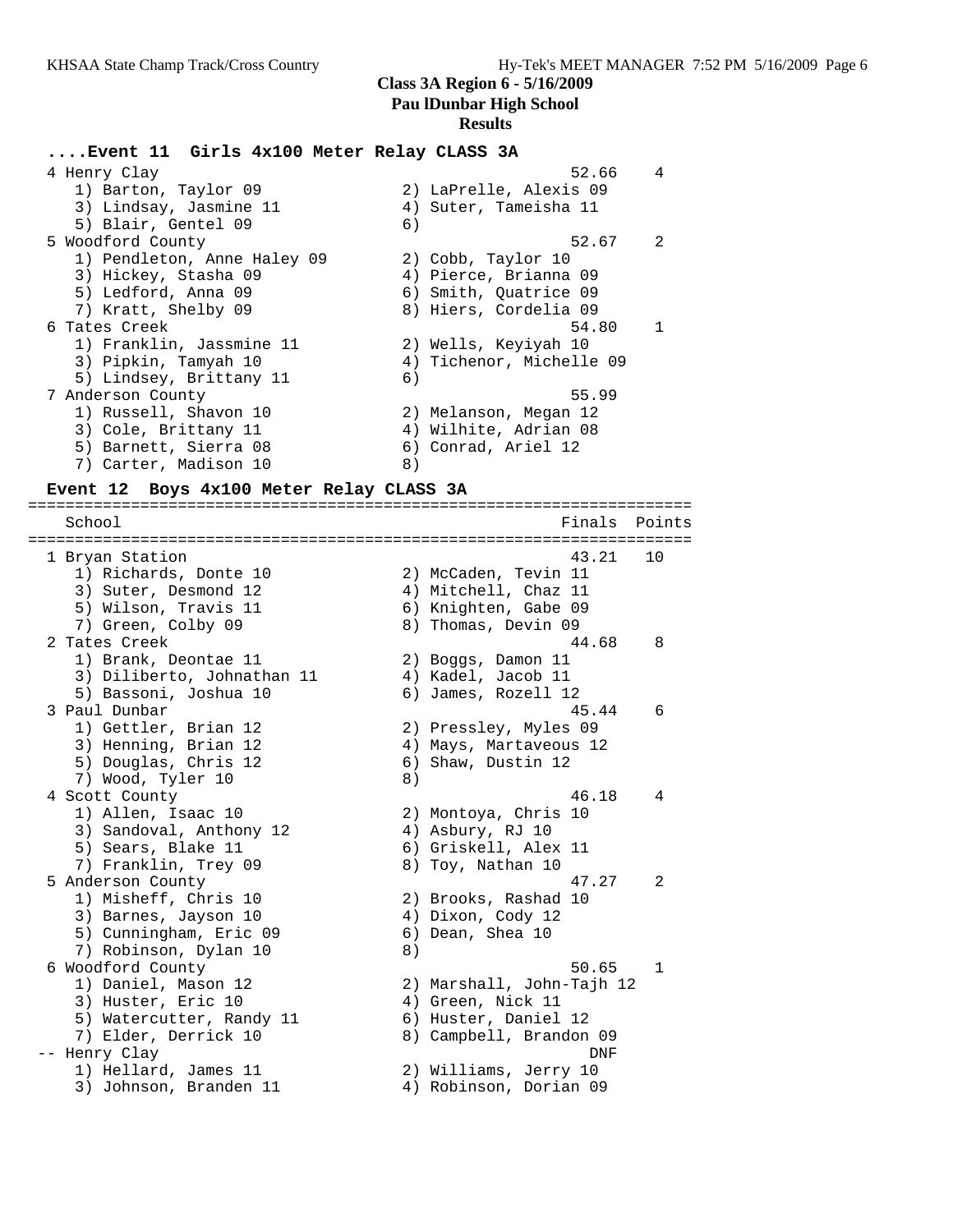# **Class 3A Region 6 - 5/16/2009**

**Pau lDunbar High School**

### **Results**

**....Event 12 Boys 4x100 Meter Relay CLASS 3A**

5) Brooks, Bo 10 6) Coofer, Shannon 11 7) Nichols, Brandon 09 8) Green, Blake 10

| Event 13 Girls 400 Meter Dash CLASS 3A                                                                                  |                                                                                                              |                                                                |
|-------------------------------------------------------------------------------------------------------------------------|--------------------------------------------------------------------------------------------------------------|----------------------------------------------------------------|
| Name                                                                                                                    | Year School                                                                                                  | Finals Points                                                  |
| 1 Oyuela-Bonzani, Isabel<br>2 Polk, Lisa<br>3 Massey, Ashley<br>4 Bolcas, Paige<br>5 Jones, Morgan<br>6 Florence, Daven | 10 Lafayette<br>10 Lafayette<br>12 Tates Creek<br>12 Woodford County<br>11 Bryan Station<br>09 Bryan Station | 1:07.83<br>1:09.47<br>1:10.03<br>1:11.44<br>1:11.46<br>1:12.46 |
| Section 2<br>1 Thomas, Trina<br>2 Rowe, Ebony<br>$2$ Cortor Modicon                                                     | 08 Paul Dunbar<br>11 Paul Dunbar<br>$10 \text{ Nndoxcon}$                                                    | 59.62<br>10<br>1:01.05<br>8<br>$1.02 \times 2$<br>$\epsilon$   |

| 1 1110 map, 11111a      | vo raur Dunbur     | <u>. ہے ت</u> | ∸∽            |
|-------------------------|--------------------|---------------|---------------|
| 2 Rowe, Ebony           | 11 Paul Dunbar     | 1:01.05       | - 8           |
| 3 Carter, Madison       | 10 Anderson County | 1:02.05       | 6             |
| 4 Druggan, Natasha      | 12 Tates Creek     | 1:02.27       | 4             |
| 5 Griskell, Chanteliese | 10 Scott County    | 1:02.97       | $\mathcal{L}$ |
| 6 Blair, Gentel         | 09 Henry Clay      | 1:03.11       | $\mathbf{1}$  |
| 7 Brinkley, Grace       | 10 Scott County    | 1:03.78       |               |
| 8 Ledford, Anna         | 09 Woodford County | 1:04.92       |               |
|                         |                    |               |               |

#### **Event 14 Boys 400 Meter Dash CLASS 3A**

Section 2

======================================================================= Year School **Finals** Points ======================================================================= Section 1 1 Richards, Donte 10 Bryan Station 54.50 2 Etling-Turner, Devin 11 Tates Creek 55.90 3 McGregor, Ryan 08 Anderson County 56.32 4 Griskell, Alex 11 Scott County 56.81 5 Honaker, Grant 09 Tates Creek 56.91 6 Elder, Derrick 10 Woodford County 57.44 Section 2 1 Nichols, Brandon 09 Henry Clay 48.81 10 2 Green, Blake 10 Henry Clay 49.73 8 3 Calderon, Najee 11 Bryan Station 51.01 6 4 Norris, Donovan 10 Scott County 52.25 4 5 Johnson, Lamont 10 Paul Dunbar 53.55 2 6 Lobo, Michael 12 Lafayette 54.03 1 7 Hanna, Josiah 11 Paul Dunbar 54.55 8 Campbell, Derek 09 Woodford County 55.17 **Event 15 Girls 300 Meter Hurdles CLASS 3A** ======================================================================= Name Tear School Tear School Finals Points ======================================================================= Section 1 1 Sprague, Evie 12 Anderson County 56.11 2 Petersen, Dani 10 Henry Clay 56.36 3 Searcy, Kristin 10 Paul Dunbar 59.42 4 Sams, Rebekah 09 Paul Dunbar 1:00.32

1 Williams, Nealy 11 Bryan Station 46.87 10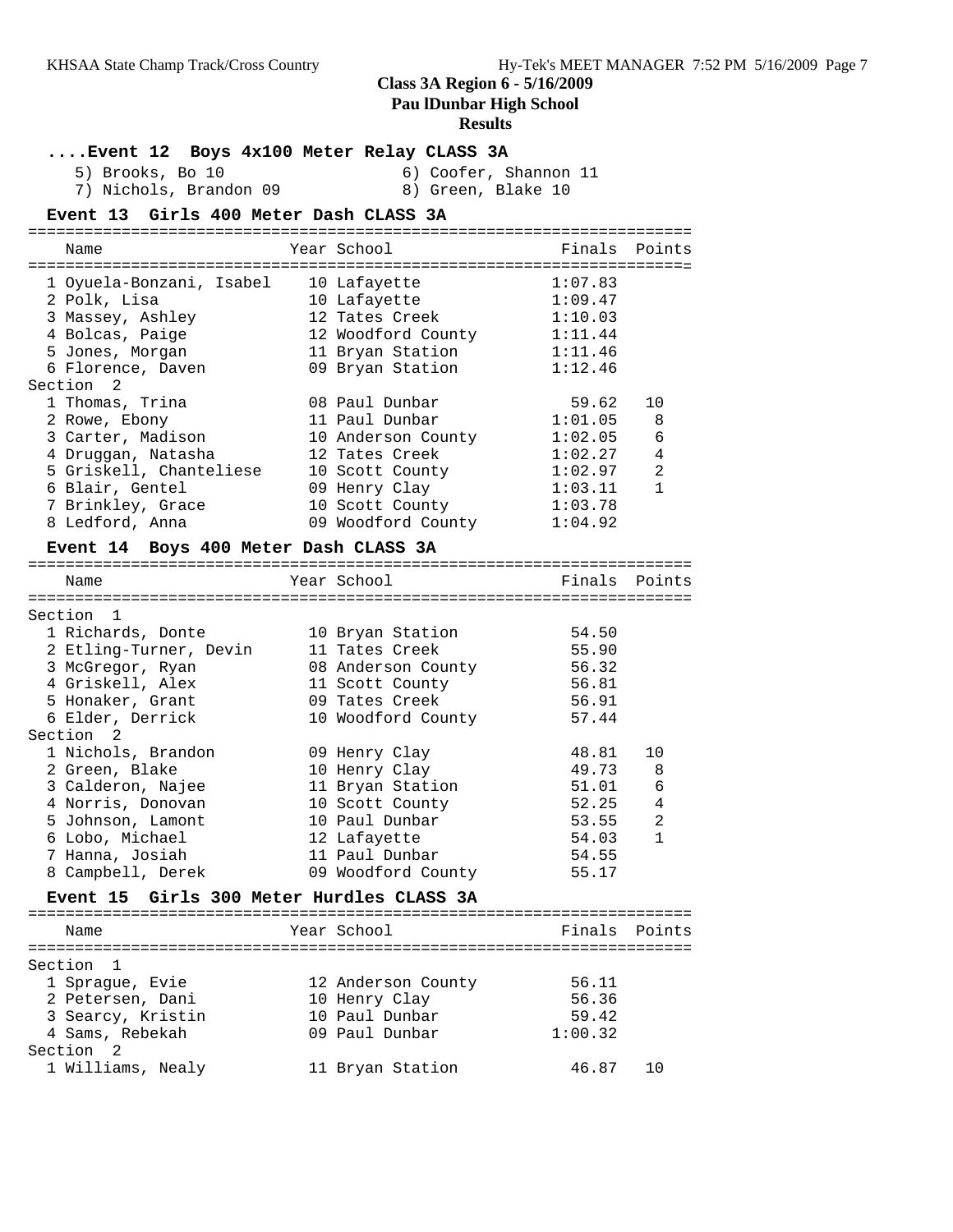### **....Event 15 Girls 300 Meter Hurdles CLASS 3A**

| 2 Melanson, Megan   | 12 Anderson County | 49.60 | 8 |
|---------------------|--------------------|-------|---|
| 3 Kratt, Shelby     | 09 Woodford County | 52.23 | 6 |
| 4 Fultz, Ariel      | 12 Scott County    | 52.31 | 4 |
| 5 Stevenson, Jailyn | 9 Bryan Station    | 53.84 | 2 |
| 6 Burchett, Laura   | 09 Woodford County | 55.04 |   |
| 7 Davis, Rebecca    | 12 Lafayette       | 55.09 |   |
| 8 Watkins, Aubrey   | 09 Henry Clay      | 57.25 |   |

### **Event 16 Boys 300 Meter Hurdles CLASS 3A**

| Name                 | Year School        | Finals | Points |
|----------------------|--------------------|--------|--------|
|                      |                    |        |        |
| Section 1            |                    |        |        |
| 1 Cuyler, Kelwin     | 12 Tates Creek     | 44.32  |        |
| 2 Lichtefeld, Kris   | 09 Tates Creek     | 45.47  |        |
| 3 Rogers, Lawrence   | 10 Paul Dunbar     | 48.69  |        |
| 4 Barber, Brandon    | 09 Lafayette       | 50.68  |        |
| 5 Misheff, Chris     | 10 Anderson County | 56.61  |        |
| Section 2            |                    |        |        |
| 1 Livingston, George | 11 Bryan Station   | 41.58  | 10     |
| 2 Norris, Dominique  | 10 Scott County    | 42.23  | 8      |
| 3 Tameike, Norihide  | 12 Henry Clay      | 42.50  | 6      |
| 4 Roberts, Benjamin  | 12 Woodford County | 43.29  | 4      |
| 5 Miller, Tim        | 10 Scott County    | 43.55  | 2      |
| 6 Arnett, Josh       | 10 Bryan Station   | 44.08  | 1      |
| 7 Klinksiek, Slade   | 10 Henry Clay      | 44.14  |        |
| 8 Robinson, Dylan    | 10 Anderson County | 45.77  |        |

#### **Event 17 Girls 800 Meter Run CLASS 3A** =======================================================================

| Name                      | Year School        | Finals Points |                |
|---------------------------|--------------------|---------------|----------------|
|                           |                    |               |                |
| Section <sub>1</sub>      |                    |               |                |
| 1 Bostrom, Anna           | 11 Woodford County | 2:22.49       | 10             |
| 2 Davis, Leslie           | 12 Paul Dunbar     | $2:23.03$ 8   |                |
| 3 Smith, Caroline         | 11 Henry Clay      | 2:26.88       | 6              |
| 4 Troxler, Savannah       | 09 Bryan Station   | 2:33.77       | 4              |
| 5 Cornett, Hannah         | 10 Scott County    | 2:34.21       | $\mathfrak{D}$ |
| 6 Clark, Laura            | 12 Scott County    | 2:36.48       | $\mathbf{1}$   |
| 7 Hurd, Melissa           | 12 Paul Dunbar     | 2:36.71       |                |
| 8 Besten, Shelley         | 11 Henry Clay      | 2:38.25       |                |
| 9 Gustafson, Katie        | 10 Anderson County | 2:40.25       |                |
| 10 Herron, Reecie         | 09 Tates Creek     | 2:40.92       |                |
| 11 Perkins-Mackey, Olivia | 10 Lafayette       | 2:48.51       |                |
| 12 Drury, Courtney        | 10 Anderson County | 2:56.17       |                |

### **Event 18 Boys 800 Meter Run CLASS 3A**

| Name                 | Year School    | Finals Points |               |
|----------------------|----------------|---------------|---------------|
| 1 Horton, Terrell    | 12 Henry Clay  | $1:59.15$ 10  |               |
| 2 Rosenberg, Elliott | 12 Paul Dunbar | 1:59.75       | - 8           |
| 3 Flores, Mark       | 11 Tates Creek | 2:00.65       | 6             |
| 4 Richey, Dan        | 12 Henry Clay  | 2:00.95       | 4             |
| 5 Rosenberg, Kyle    | 12 Paul Dunbar | 2:03.37       | $\mathcal{D}$ |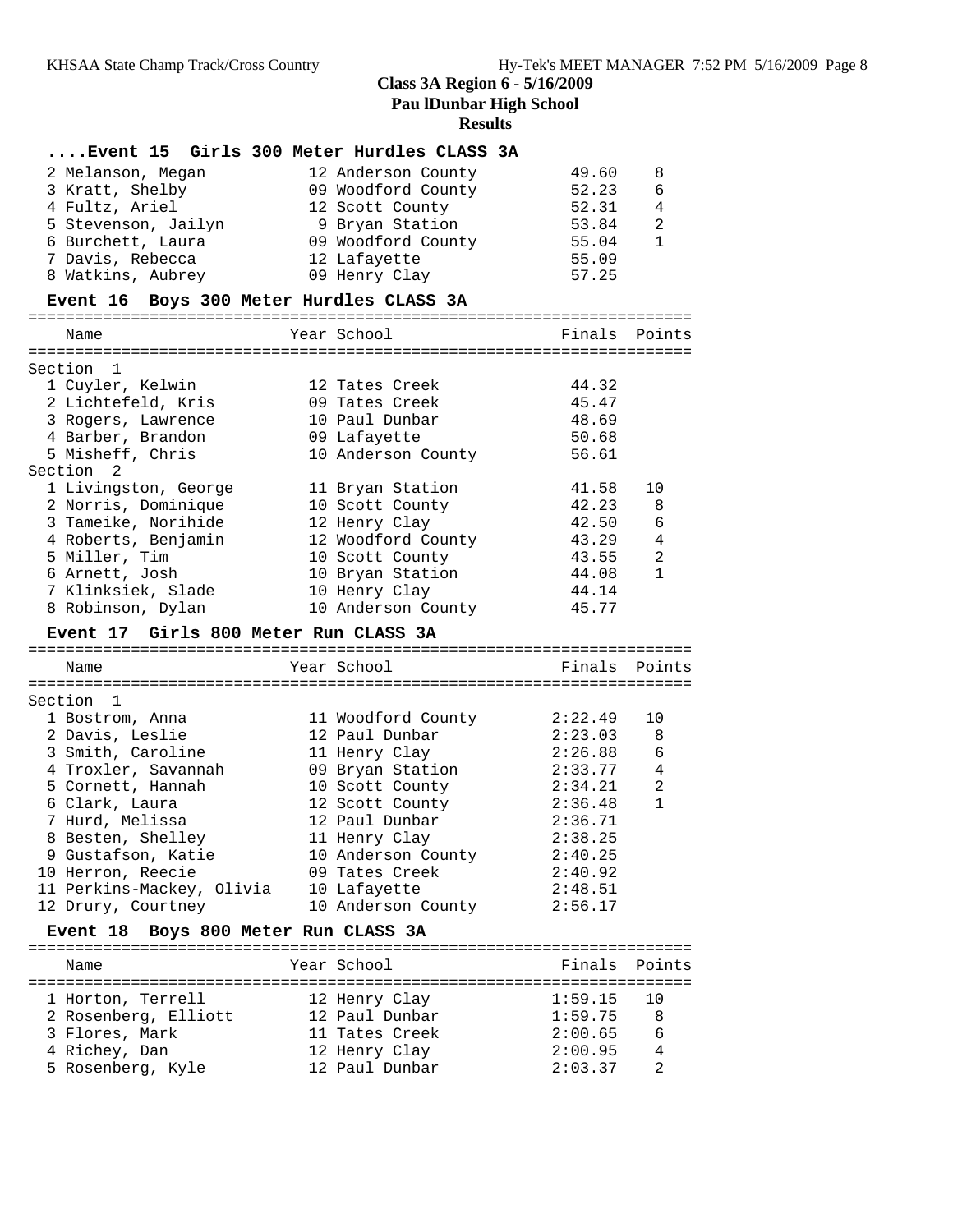### **....Event 18 Boys 800 Meter Run CLASS 3A**

|  | 6 Gillette, Andrew   | 10 Scott County    | 2:08.64 | $\mathbf{1}$ |
|--|----------------------|--------------------|---------|--------------|
|  | 7 King, Derek        | 11 Bryan Station   | 2:08.93 |              |
|  | 8 Nickell, Sam       | 12 Bryan Station   | 2:09.70 |              |
|  | 9 Grubb, Clark       | 10 Lafayette       | 2:10.65 |              |
|  | 10 Greathouse, Eddie | 11 Woodford County | 2:12.04 |              |
|  | 11 Napier, Seth      | 09 Lafayette       | 2:13.60 |              |
|  | 12 Ford, Josh        | 10 Scott County    | 2:18.68 |              |
|  | 13 Riddle, Ryan      | 12 Woodford County | 2:20.23 |              |
|  | 14 Spraque, Matt     | 09 Anderson County | 2:22.34 |              |
|  | -- Lyttle, Adrian    | 08 Tates Creek     | DO      |              |
|  |                      |                    |         |              |

# **Event 19 Girls 200 Meter Dash CLASS 3A**

| Name                                  | Year School        | Finals Points |                |
|---------------------------------------|--------------------|---------------|----------------|
|                                       |                    |               | $=$ $=$        |
| 1 Yufeh, Kelly                        | 11 Lafayette       | 28.21         |                |
| 2 Griskell, Chanteliese               | 10 Scott County    | 28.94         |                |
| 3 Russell, Shavon                     | 10 Anderson County | 29.11         |                |
| 4 Sullivan, Maiya                     | 09 Scott County    | 29.12         |                |
| 5 Jones, Morgan                       | 11 Bryan Station   | 30.35         |                |
| Section <sub>2</sub>                  |                    |               |                |
| 1 Pipkin, Tamyah                      | 10 Tates Creek     | 26.49         | 10             |
| 2 Rowe, Ebony                         | 11 Paul Dunbar     | 26.72         | 8              |
| 3 Thornton, Ashley                    | 11 Lafayette       | 26.94         | 6              |
| 4 Davis, Riki                         | 12 Paul Dunbar     | 27.17         | 4              |
| 5 Suter, Tameisha                     | 11 Henry Clay      | 27.74         | $\overline{2}$ |
| 6 Carter, Madison                     | 10 Anderson County | 27.81         | $\mathbf{1}$   |
| 7 Wells, Keyiyah                      | 10 Tates Creek     | 27.87         |                |
| 8 Cobb, Taylor                        | 10 Woodford County | 29.69         |                |
| Event 20 Boys 200 Meter Dash CLASS 3A |                    |               |                |
|                                       |                    |               |                |
|                                       |                    |               |                |
| Name                                  | Year School        | Finals        | Points         |
|                                       |                    |               |                |
| Section 1                             |                    |               |                |
| 1 Griskell, Alex                      | 11 Scott County    | 24.47         |                |
| 2 Cunningham, Marcus                  | 12 Anderson County | 24.62         |                |
| 3 Montoya, Chris                      | 10 Scott County    | 25.23         |                |
| 4 Campbell, Brandon                   | 09 Woodford County | 25.65         |                |
| 5 Watercutter, Randy                  | 11 Woodford County | 25.88         |                |
| Section <sub>2</sub>                  |                    |               |                |
| 1 Nichols, Brandon                    | 09 Henry Clay      | 22.25         | 10             |
| 2 Mitchell, Chaz                      | 11 Bryan Station   | 22.61         | 8              |
| 3 Mason, Ben                          | 12 Lafayette       | 22.75         | 6              |
| 4 Dixon, Cody                         | 12 Anderson County | 22.85         | 4              |
| 5 Suter, Desmond                      | 12 Bryan Station   | 22.93         | 2              |
| 6 Williams, Jerry                     | 10 Henry Clay      | 23.17         | $\mathbf{1}$   |
| 7 Pressley, Myles                     | 09 Paul Dunbar     | 24.85         |                |

#### ======================================================================= Name Year School ======================================================================= Section 1<br>1 Klein, Megan 10 Paul Dunbar 11:39.78 10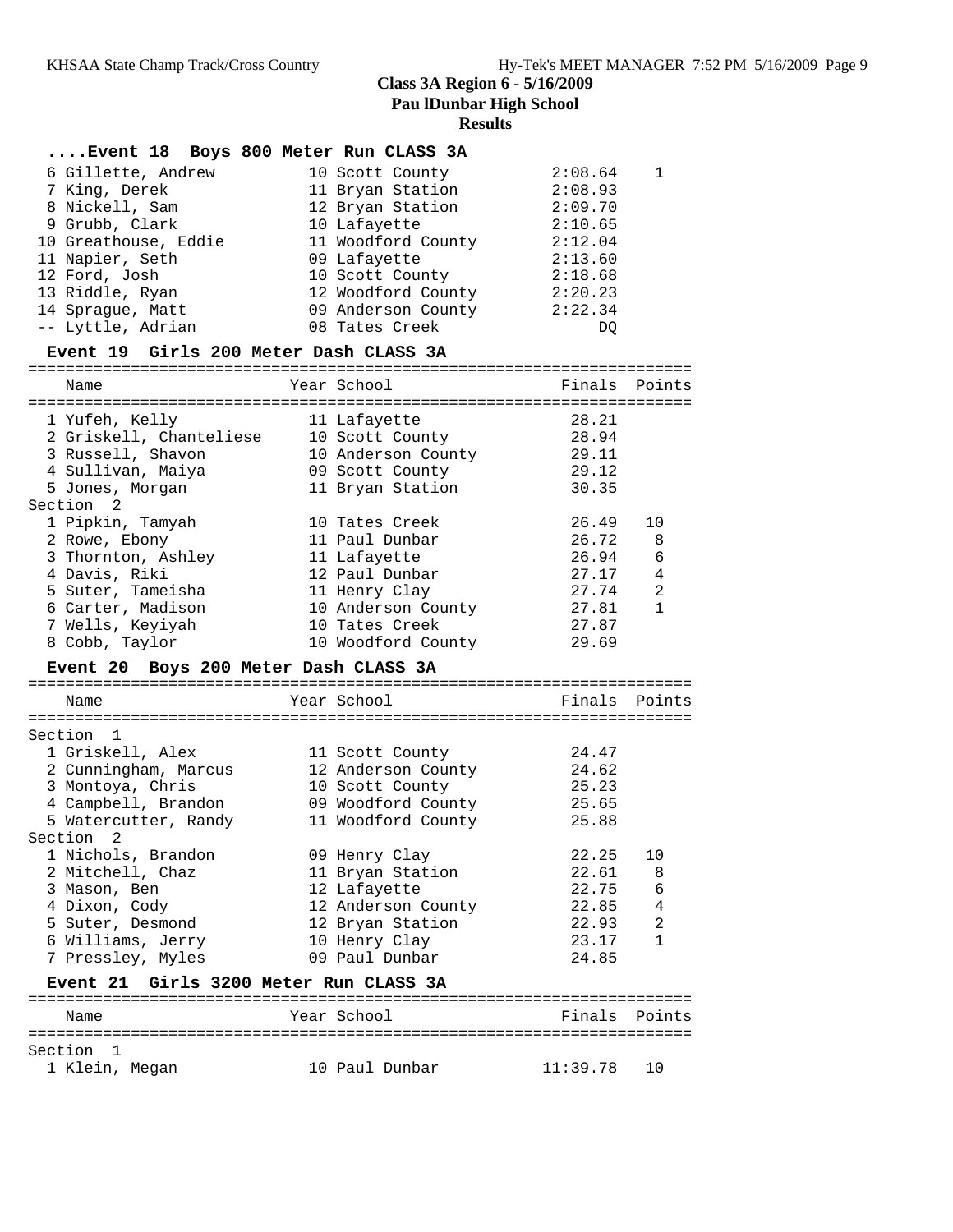#### **....Event 21 Girls 3200 Meter Run CLASS 3A**

| 2 Effinger, Rachel  | 09 Woodford County | 11:41.08 | 8 |
|---------------------|--------------------|----------|---|
| 3 Hancock, Amanda   | 10 Paul Dunbar     | 11:55.56 | 6 |
| 4 Conrad, Ally      | 09 Scott County    | 13:11.96 | 4 |
| 5 Correll, Sarah    | 09 Scott County    | 13:44.40 | 2 |
| 6 Troxler, Savannah | 09 Bryan Station   | 14:10.24 | 1 |
| 7 Lutz, Maragret    | 12 Henry Clay      | 14:15.62 |   |
| 8 Conrad, Ariel     | 12 Anderson County | 14:24.36 |   |
| 9 Conley, Maggie    | 10 Anderson County | 14:24.38 |   |
| 10 Wilson, Emily    | 09 Lafayette       | 14:30.79 |   |
| 11 Cooper, Rebecca  | 10 Henry Clay      | 15:17.51 |   |

#### **Event 22 Boys 3200 Meter Run CLASS 3A**

=======================================================================

| Name                  | Year School        | Finals     | Points |
|-----------------------|--------------------|------------|--------|
| 1 Wahl, Rob           | 11 Paul Dunbar     | 10:05.26   | 10     |
| 2 Kuntz, Jacob        | 12 Woodford County | 10:06.88 8 |        |
| 3 Lackey, Ouinn       | 11 Paul Dunbar     | 10:15.63   | 6      |
| 4 Weaver, Jud         | 10 Lafayette       | 10:43.63   | 4      |
| 5 Fryar, Michael      | 11 Henry Clay      | 10:45.00   | 2      |
| 6 Hall, Bryant        | 11 Woodford County | 10:49.06   | 1      |
| 7 Higginbotham, Woody | 09 Lafayette       | 10:54.57   |        |
| 8 Williams, Keifer    | 09 Anderson County | 10:59.01   |        |
| 9 Porter, Zachary     | 10 Tates Creek     | 11:10.29   |        |
| 10 Gardner, Hayes     | 10 Henry Clay      | 11:11.40   |        |
| 11 Dilow, Austin      | 09 Anderson County | 11:21.70   |        |
| 12 Reihmer, Samuel    | 11 Scott County    | 11:26.40   |        |
| 13 Richardson, Joseph | 10 Scott County    | 11:35.06   |        |
| 14 Rivas, Saul        | 12 Bryan Station   | 11:47.34   |        |

# **Event 23 Girls 4x400 Meter Relay CLASS 3A**

======================================================================= School **Finals** Points ======================================================================= 1 Paul Dunbar 4:10.49 10 1) Thomas, Trina 08 2) Rowe, Ebony 11 3) Mohammed, Kierra 08 4) Marnitz, Shelby 11 5) Haney, Courtney 11 (6) Bryan, Monica 12 7) Davis, Leslie 12 (8) Proctor, Monet 09 2 Henry Clay 4:13.67 8 1) Besten, Shelley 11 2) Suter, Tameisha 11 3) Blair, Gentel 09 30 4) Smith, Caroline 11 5) Barton, Taylor 09 6) 3 Woodford County 4:23.15 6 1) Williams, Shelby 09 2) Ledford, Anna 09 3) Kratt, Shelby 09 4) Pierce, Brianna 09 5) Bostrom, Anna 11 6) Burchett, Laura 09 7) Kennedy, Alysha 09 8) Hickey, Stasha 09 4 Scott County **4:23.18** 4 1) Brinkley, Grace 10 2) Clark, Laura 12 3) Fultz, Ariel 12 4) Griskell, Chanteliese 10 5) Wynn, Tiara 11 6) Cornett, Hannah 10 5 Tates Creek 4:32.99 2 1) Druggan, Natasha 12 2) Massey, Ashley 12

3) Hounshell, Tamara 10  $\hskip1cm \hskip1cm 4$ ) Herron, Reecie 09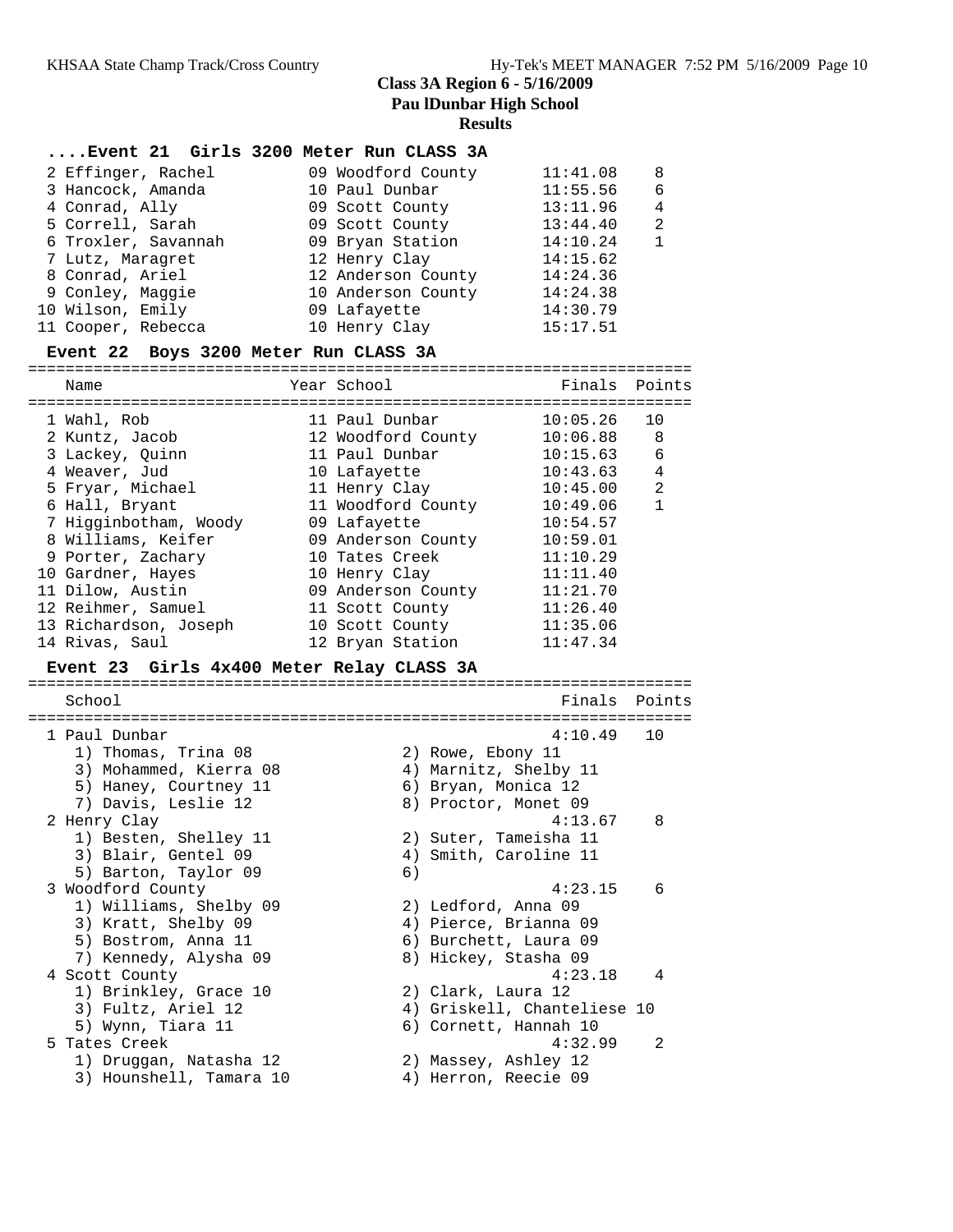#### **....Event 23 Girls 4x400 Meter Relay CLASS 3A**

| 5) Drake, Michaela 09        | 6) Greenfield, Laura 09      |
|------------------------------|------------------------------|
| 7) Lindsey, Brittany 11      | 8)                           |
| 6 Lafayette                  | 4:35.46                      |
| 1) Yufeh, Kelly 11           | 2) Davis, Rebecca 12         |
| 3) Perkins-Mackey, Olivia 10 | 4) Oyuela-Bonzani, Isabel 10 |
| 5) Thornton, Ashley 11       | 6)                           |
| 7 Anderson County            | 4:40.42                      |
| 1) Melanson, Megan 12        | 2) Gustafson, Katie 10       |
| 3) Sprague, Evie 12          | 4) Shelton, Sabrina 10       |
| 5) Drury, Courtney 10        | 6)                           |
|                              |                              |

#### **Event 24 Boys 4x400 Meter Relay CLASS 3A**

======================================================================= School **Finals** Points **Points** ======================================================================= 1 Henry Clay 3:22.15 10 1) Green, Blake 10 2) Horton, Terrell 12 3) Williams, Jerry 10 4) Nichols, Brandon 09 5) Richey, Dan 12 6) Robinson, Dorian 09 7) Suter, Richard 09 8) Howard, Adam 09 2 Scott County 3:32.55 8 1) Ford, Josh 10 2) Norris, Dominique 10 3) Miller, Tim 10 4) Norris, Donovan 10 5) Griskell, Alex 11 6) Smith, Brad 09 7) Sandoval, Anthony 12 8) Allen, Isaac 10 3 Paul Dunbar 3:33.14 6 1) Hanna, Josiah 11 2) Johnson, Lamont 10 3) Rosenberg, Elliott 12 4) Rosenberg, Kyle 12 5) Pressley, Myles 09 6) Evans, Wade 10 4 Bryan Station 3:33.35 4 1) Arnett, Josh 10 2) Calderon, Najee 11 3) Richards, Donte 10 4) Livingston, George 11 5) Hayden, Mar'quan 10 6) Mills, Chris 11 7) Blackburn, Clarke 09 (8) 5 Tates Creek 3:34.12 2 1) Flores, Mark 11 2) Etling-Turner, Devin 11 3) Cuyler, Kelwin 12 (4) Lyttle, Adrian 08 5) Boggs, Damon 11 6) Brank, Deontae 11 7) Garcia, Cody 11 (8) 6 Woodford County 3:48.01 1 1) Carney, James 11 2) Campbell, Derek 09 3) Kuntz, Jacob 12 4) Greathouse, Eddie 11 5) Campbell, Brandon 09 6) Roberts, Benjamin 12 7) Rittenhouse, Brent 12 (8) Watercutter, Randy 11 ========================================================================================= Women - CLASS 3A - Team Rankings - 18 Events Scored ========================================================================================= 1) Paul Dunbar 179.50 2) Scott County 81 3) Woodford County 61.50 4) Tates Creek 56 5) Henry Clay 54 6) Bryan Station 50 7) Anderson County 46 8) Lafayette 30 ========================================================================================= Men - CLASS 3A - Team Rankings - 18 Events Scored ========================================================================================= 1) Henry Clay 119 2) Paul Dunbar 108